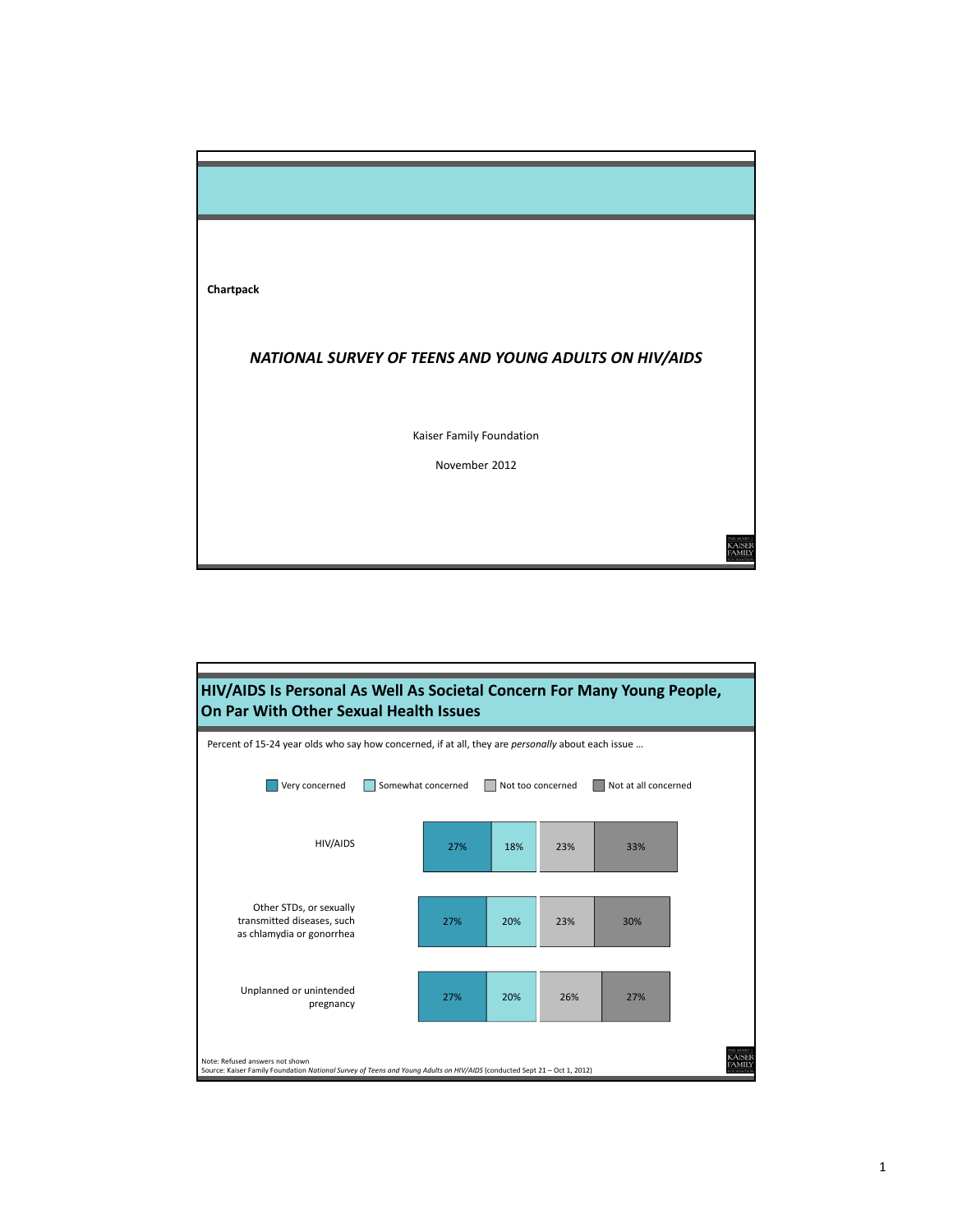



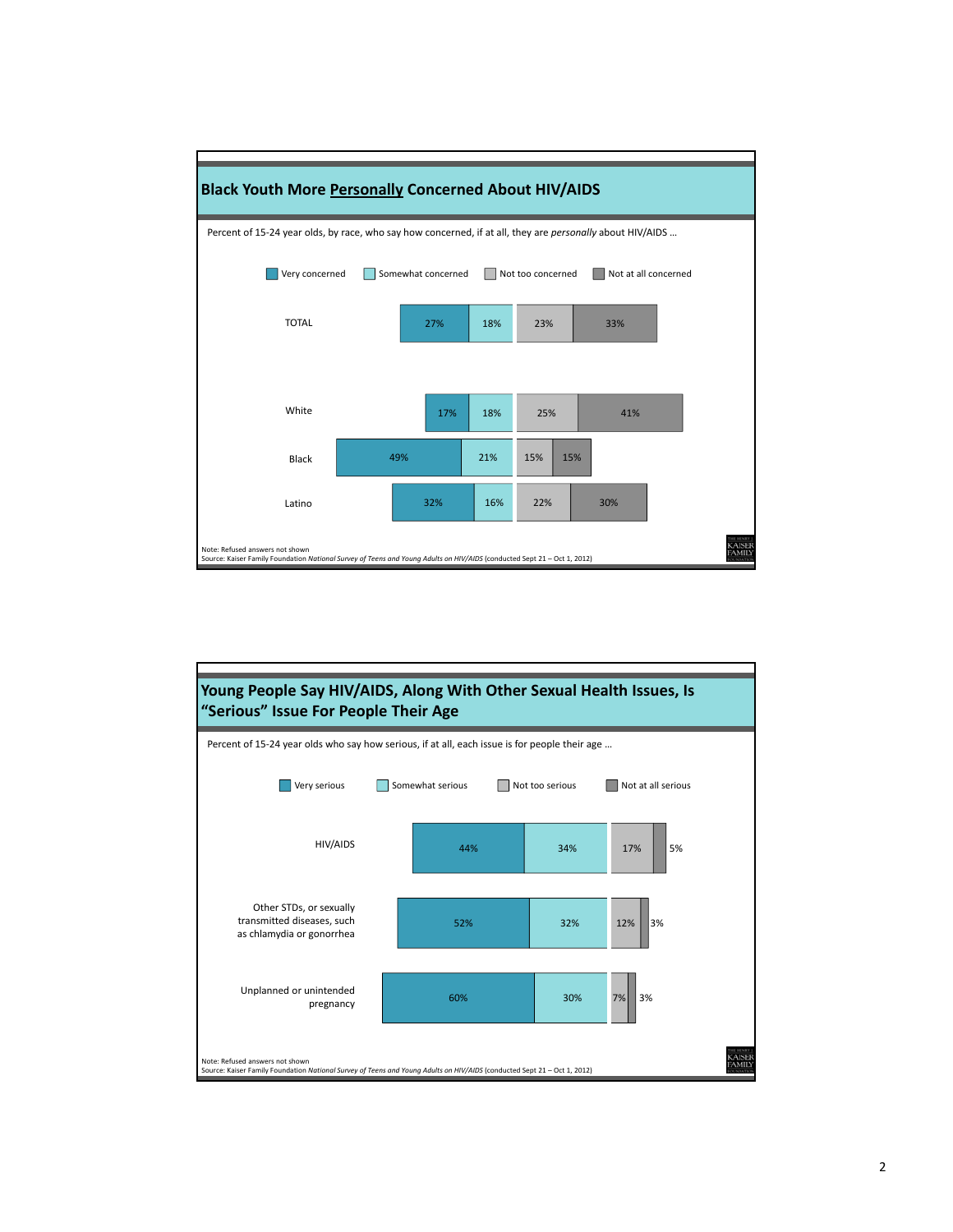

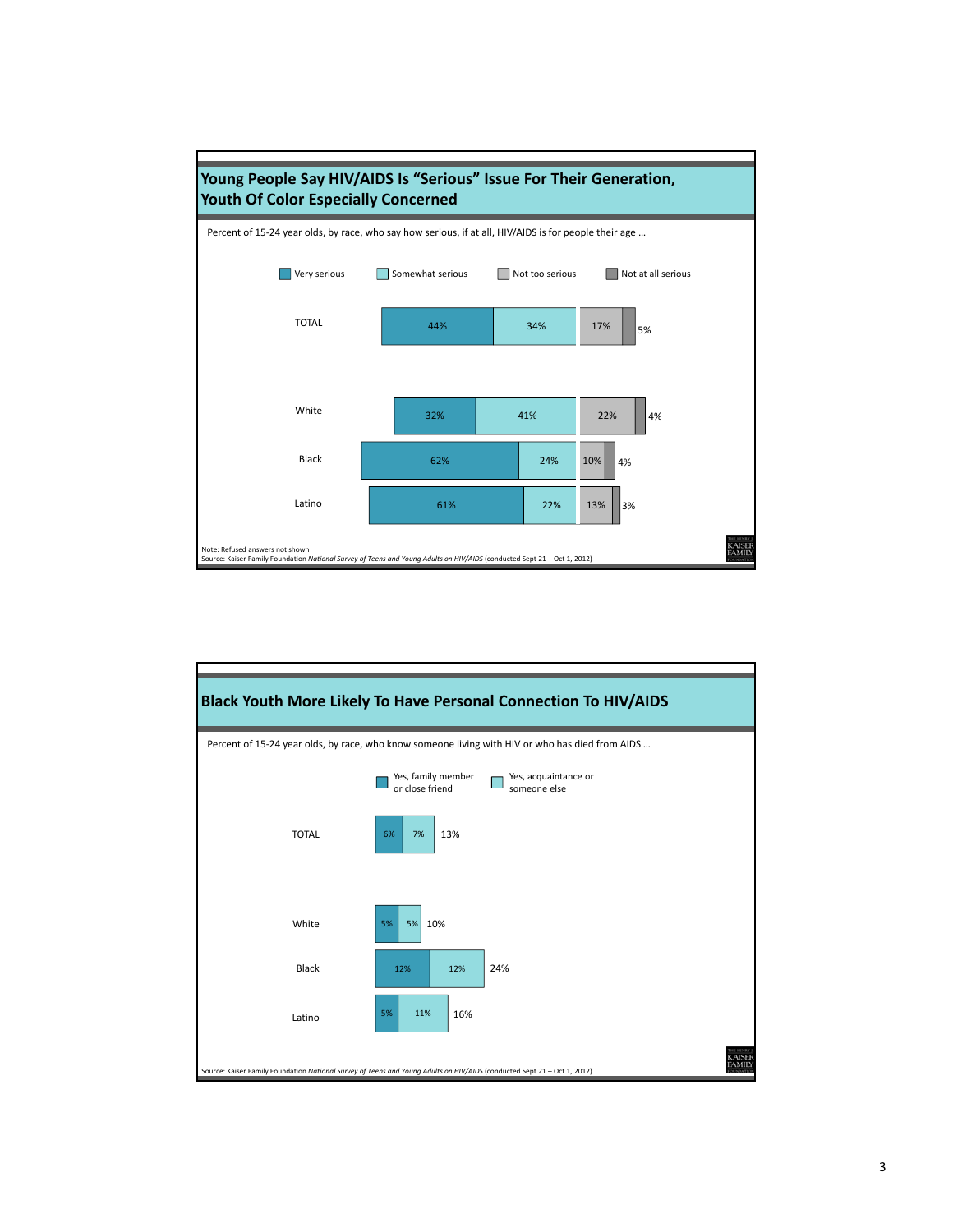

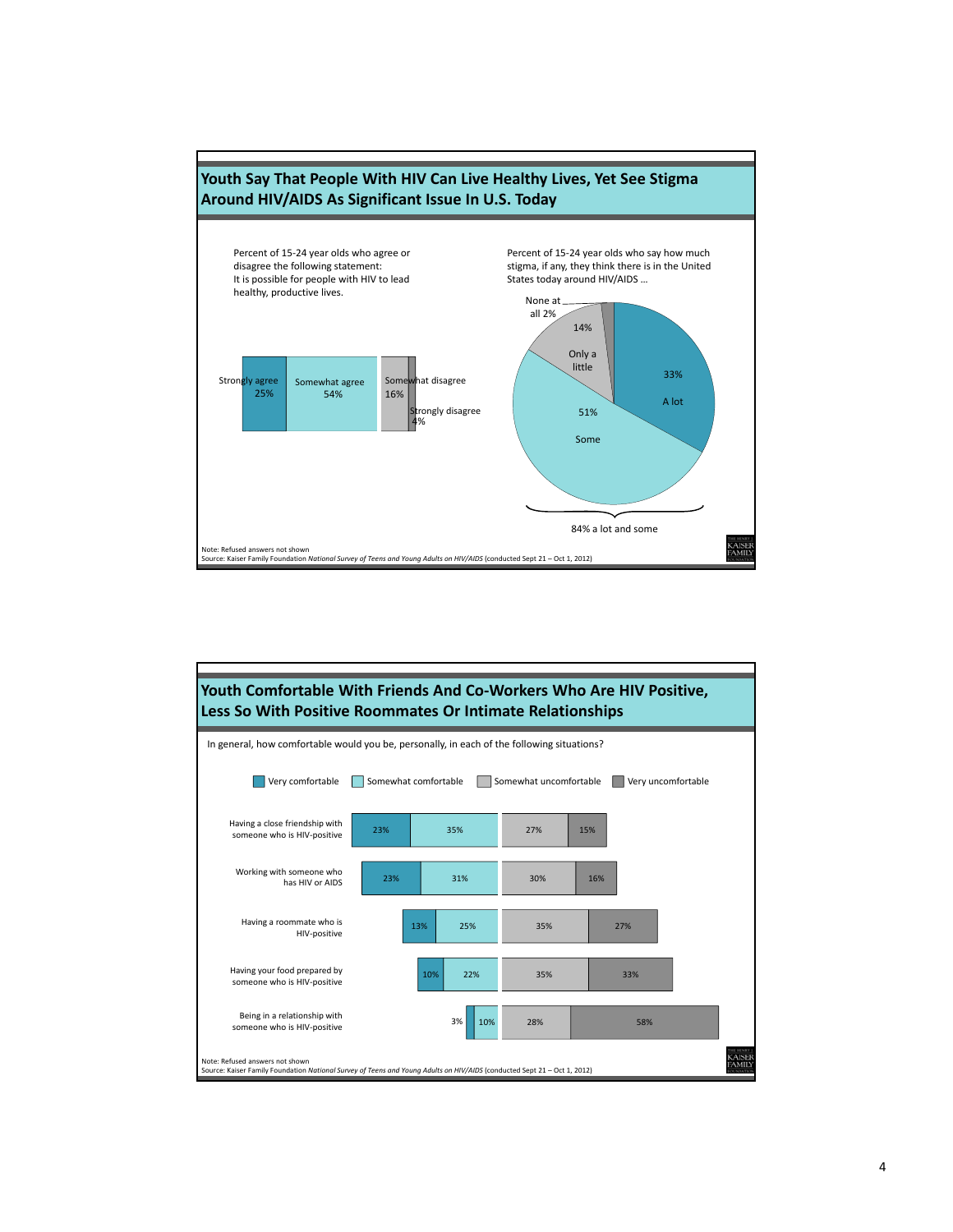

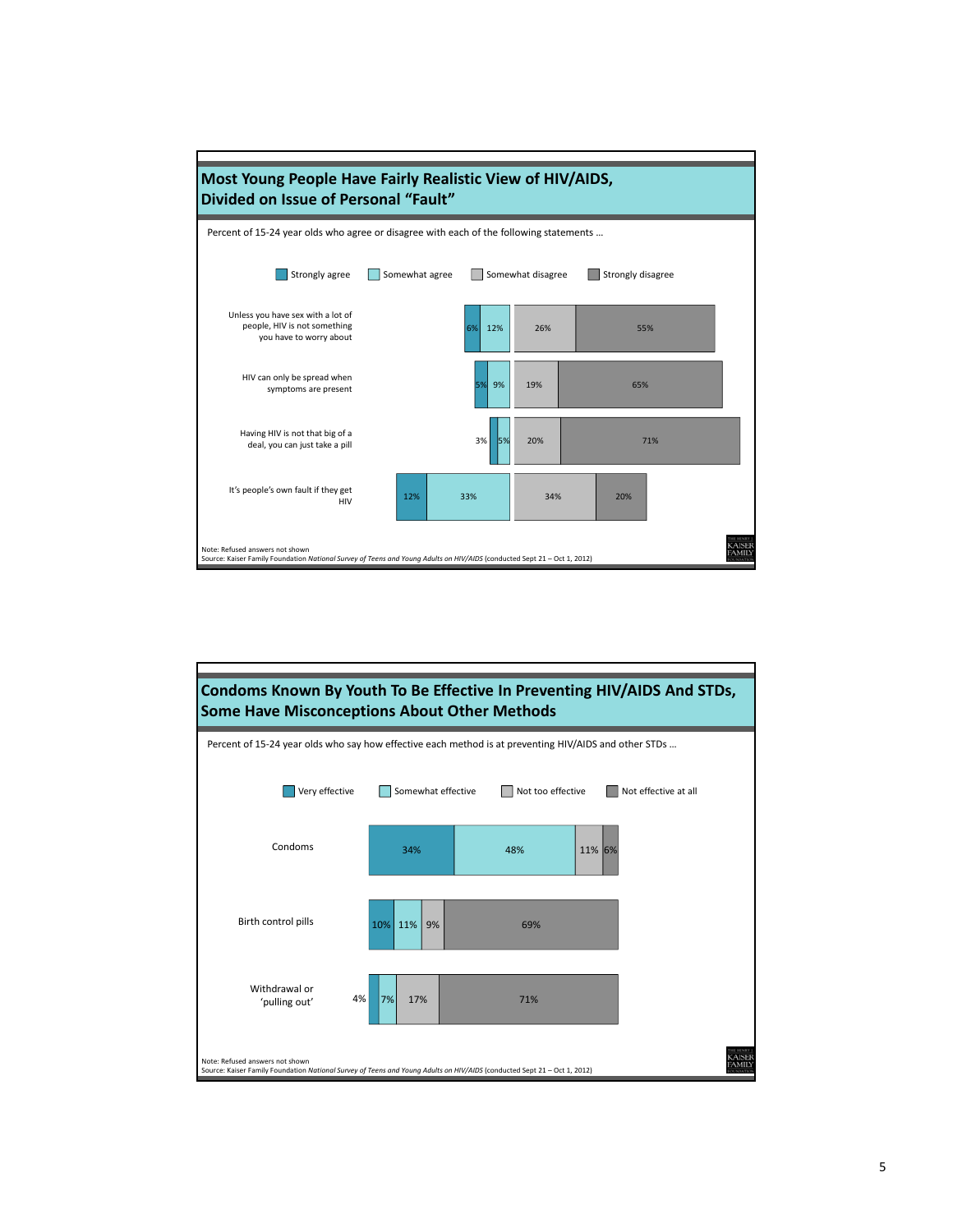

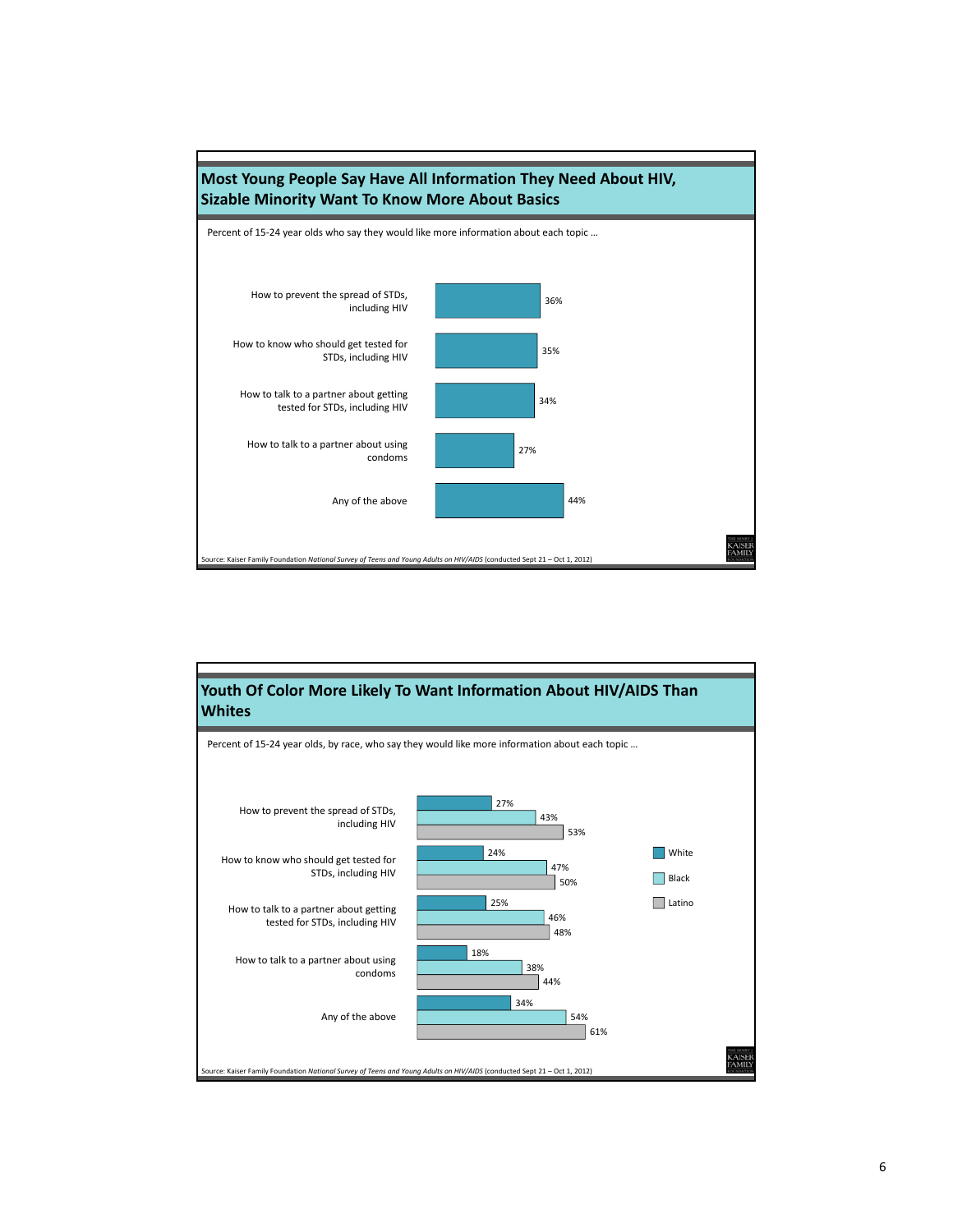

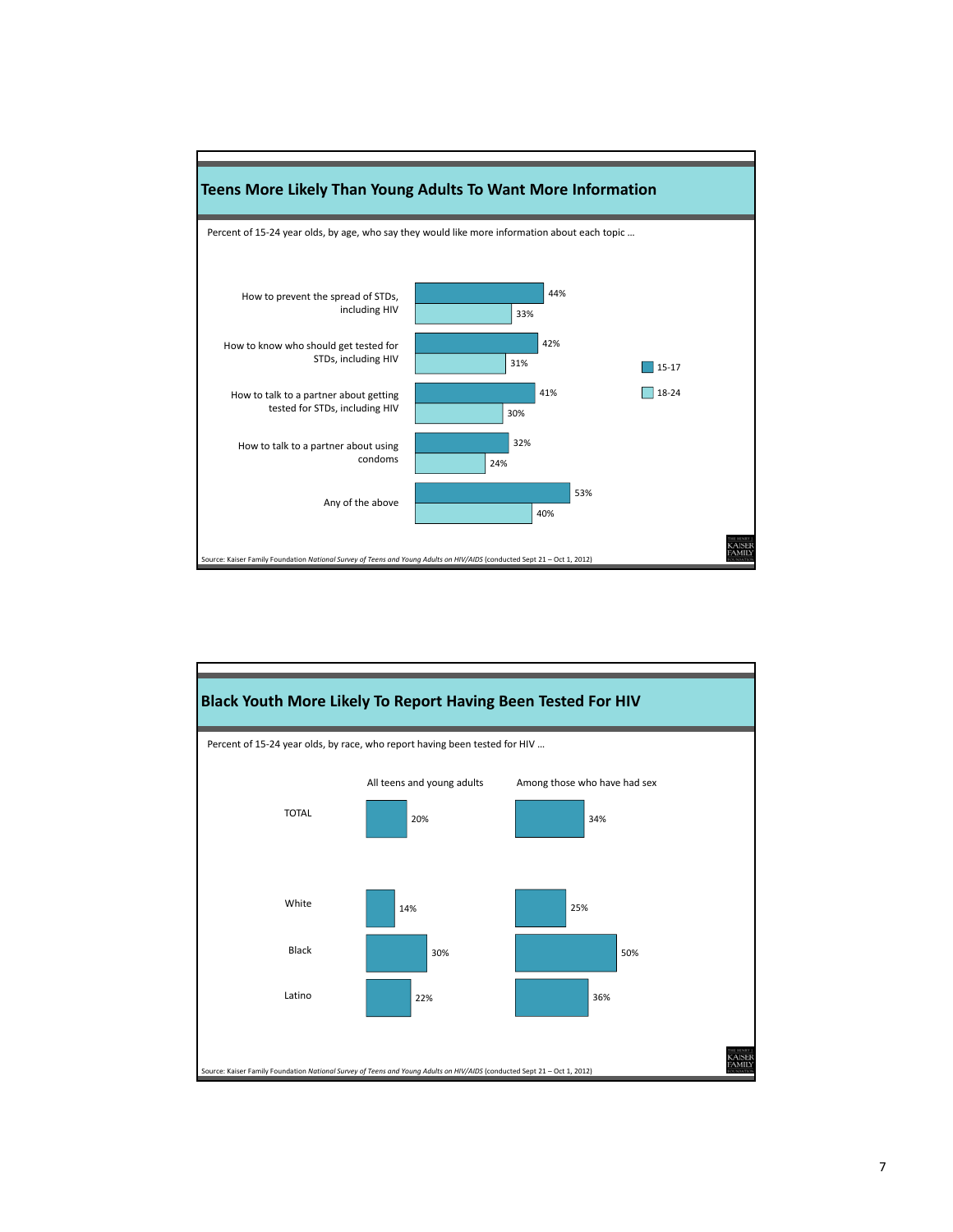

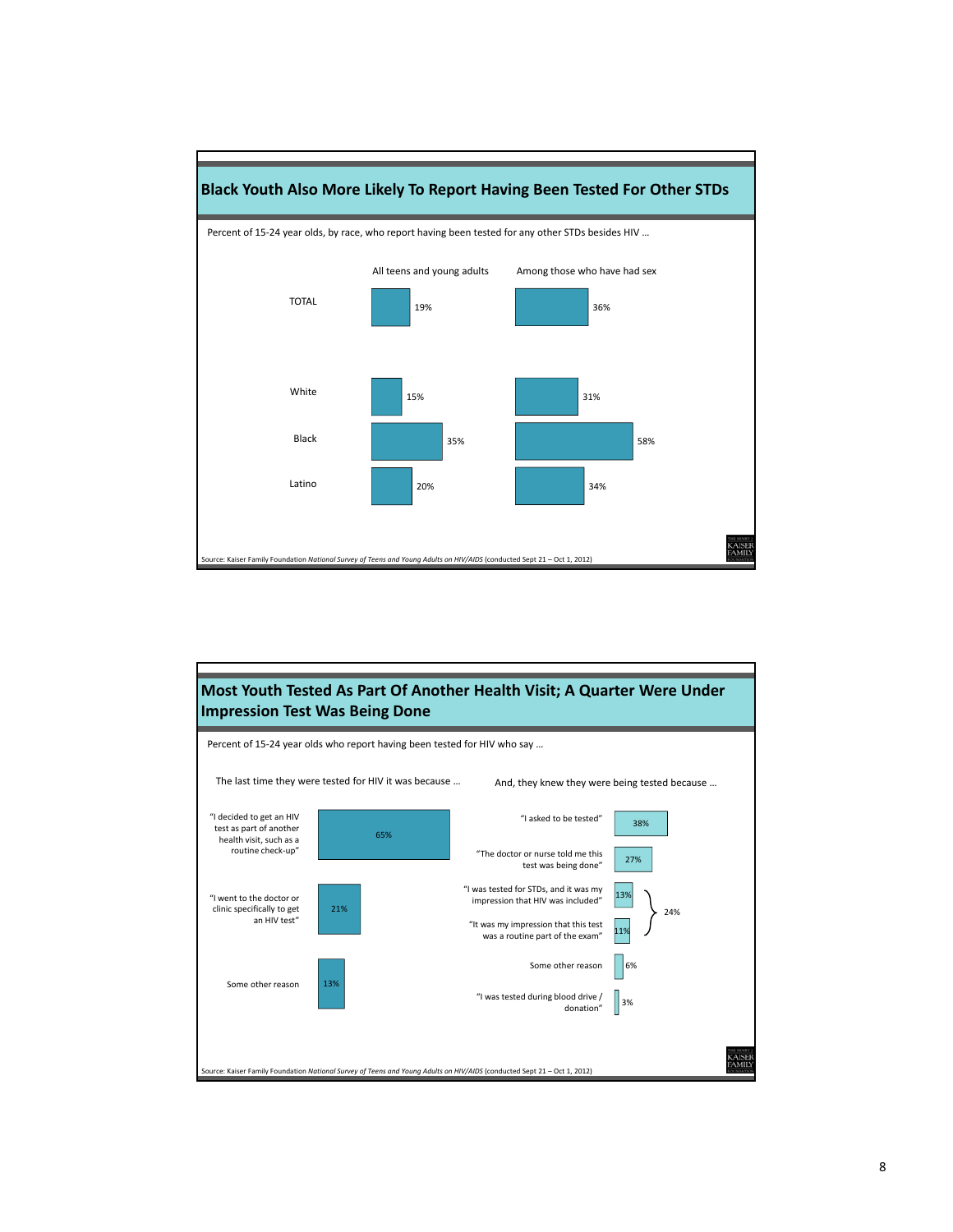

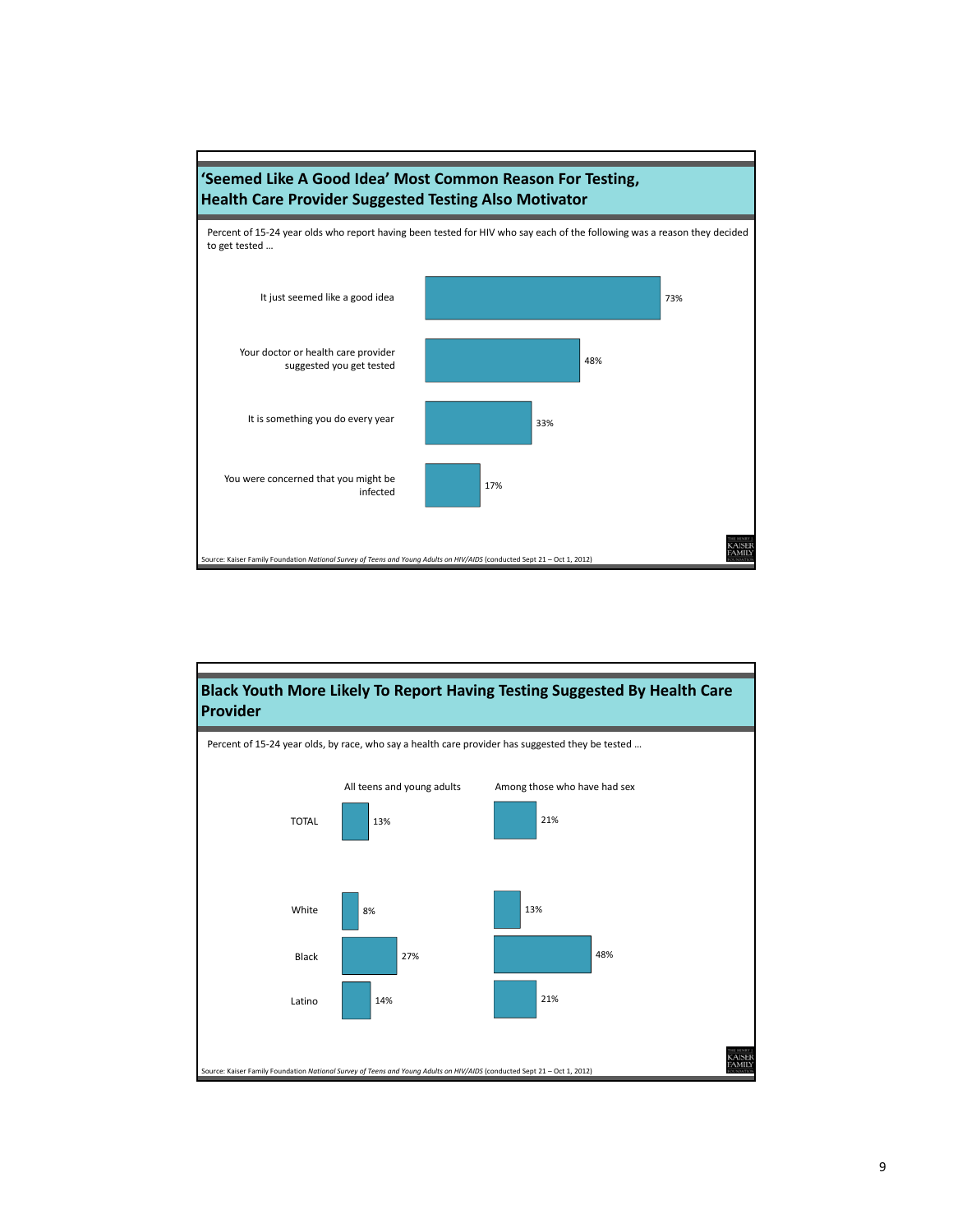

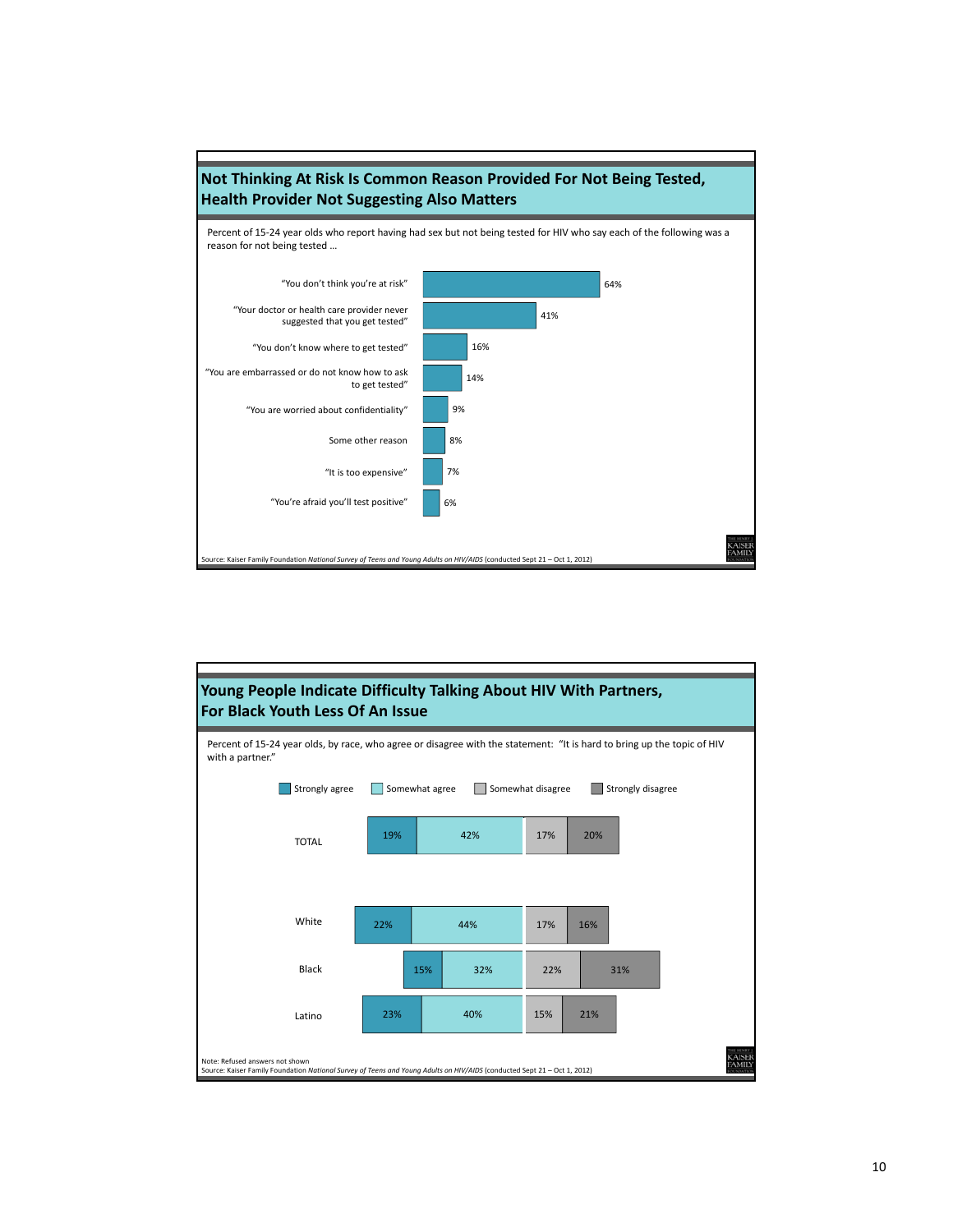

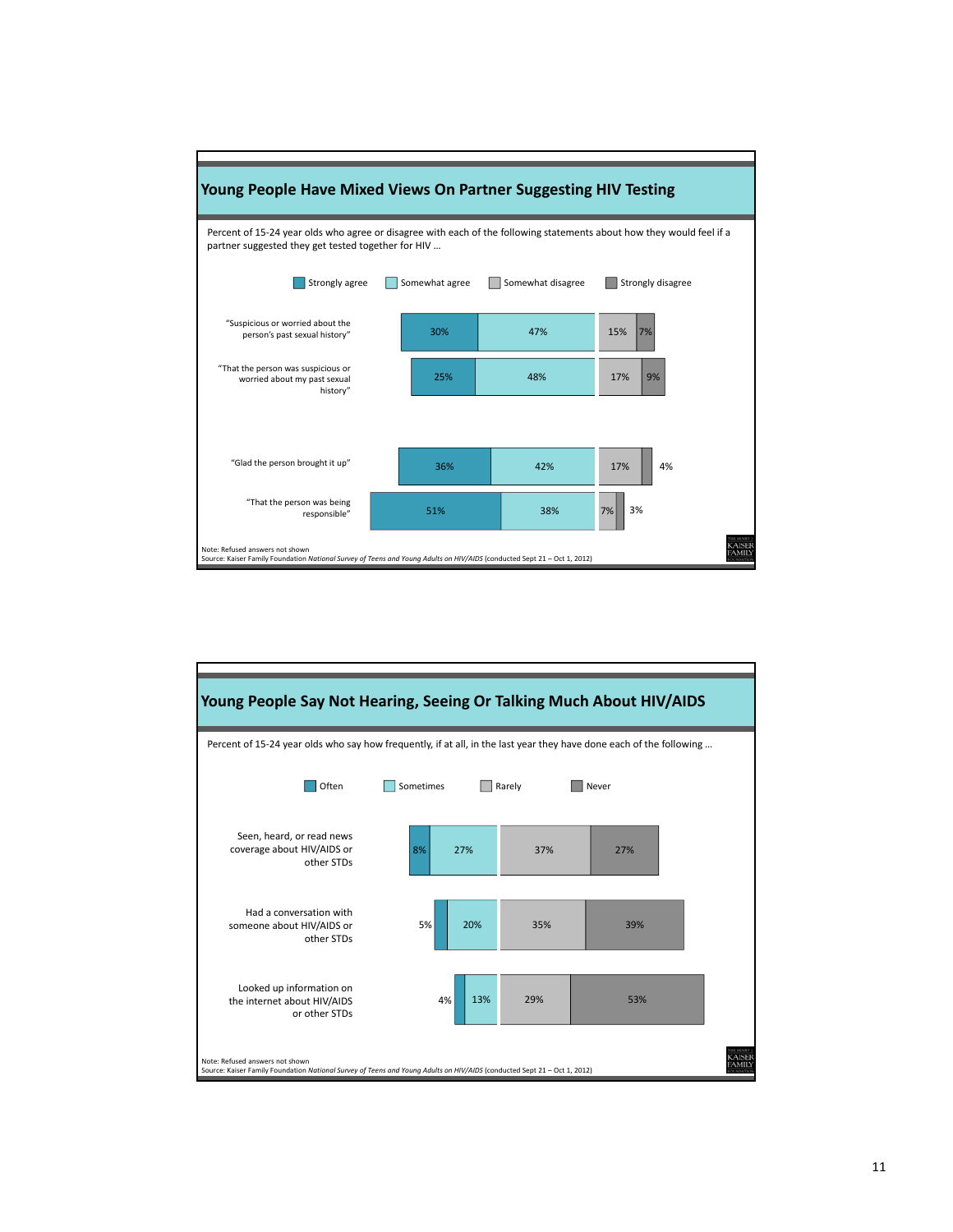

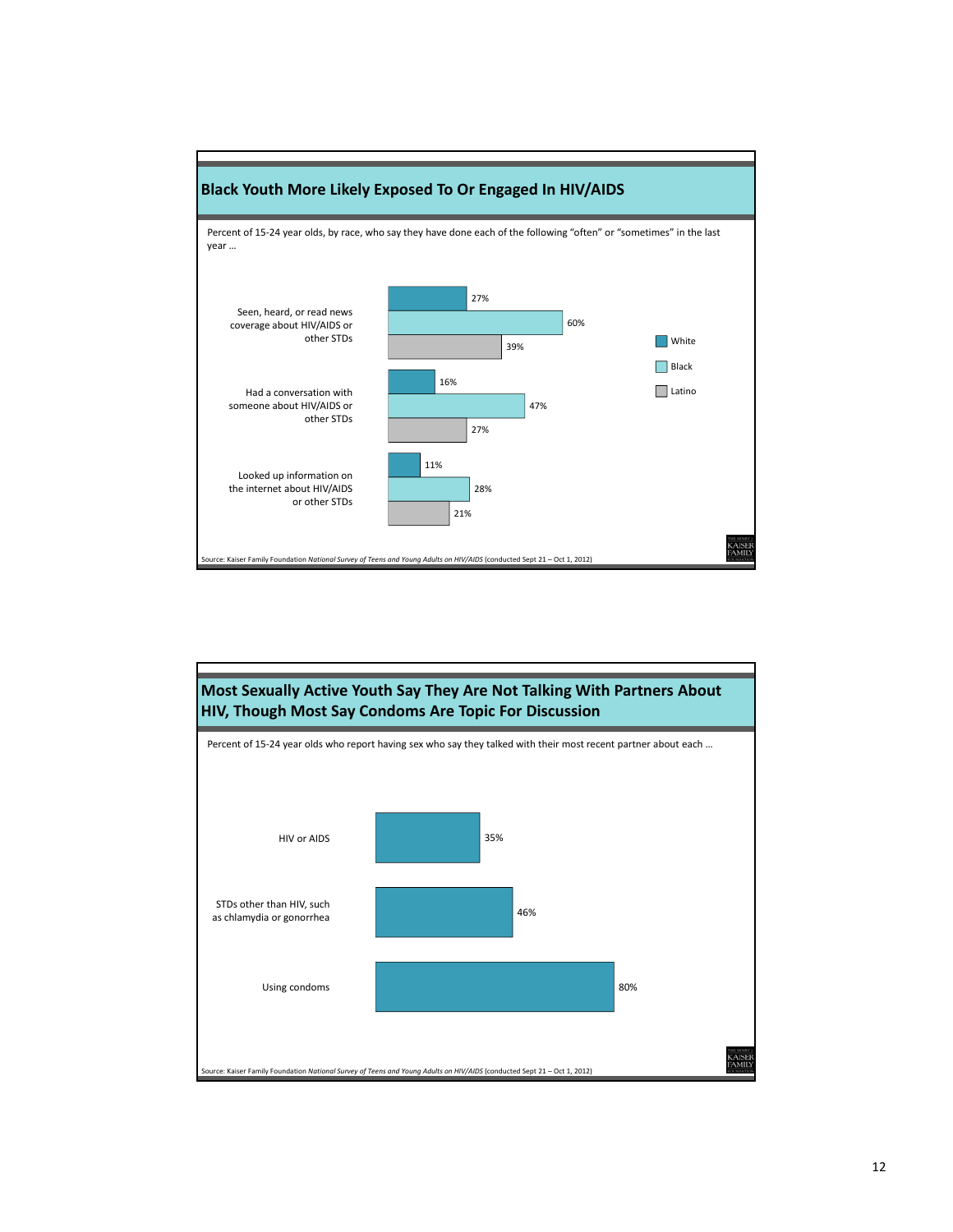

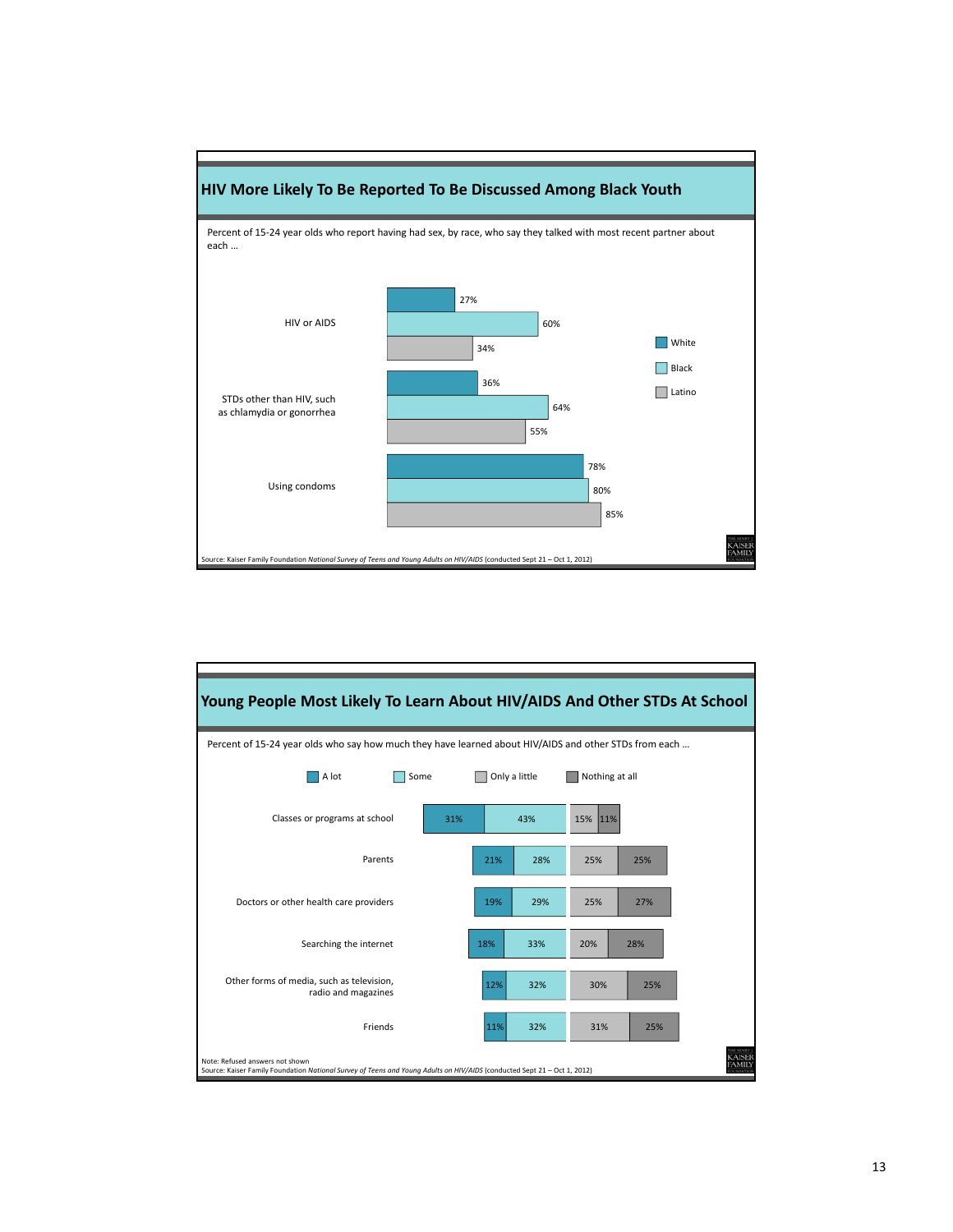

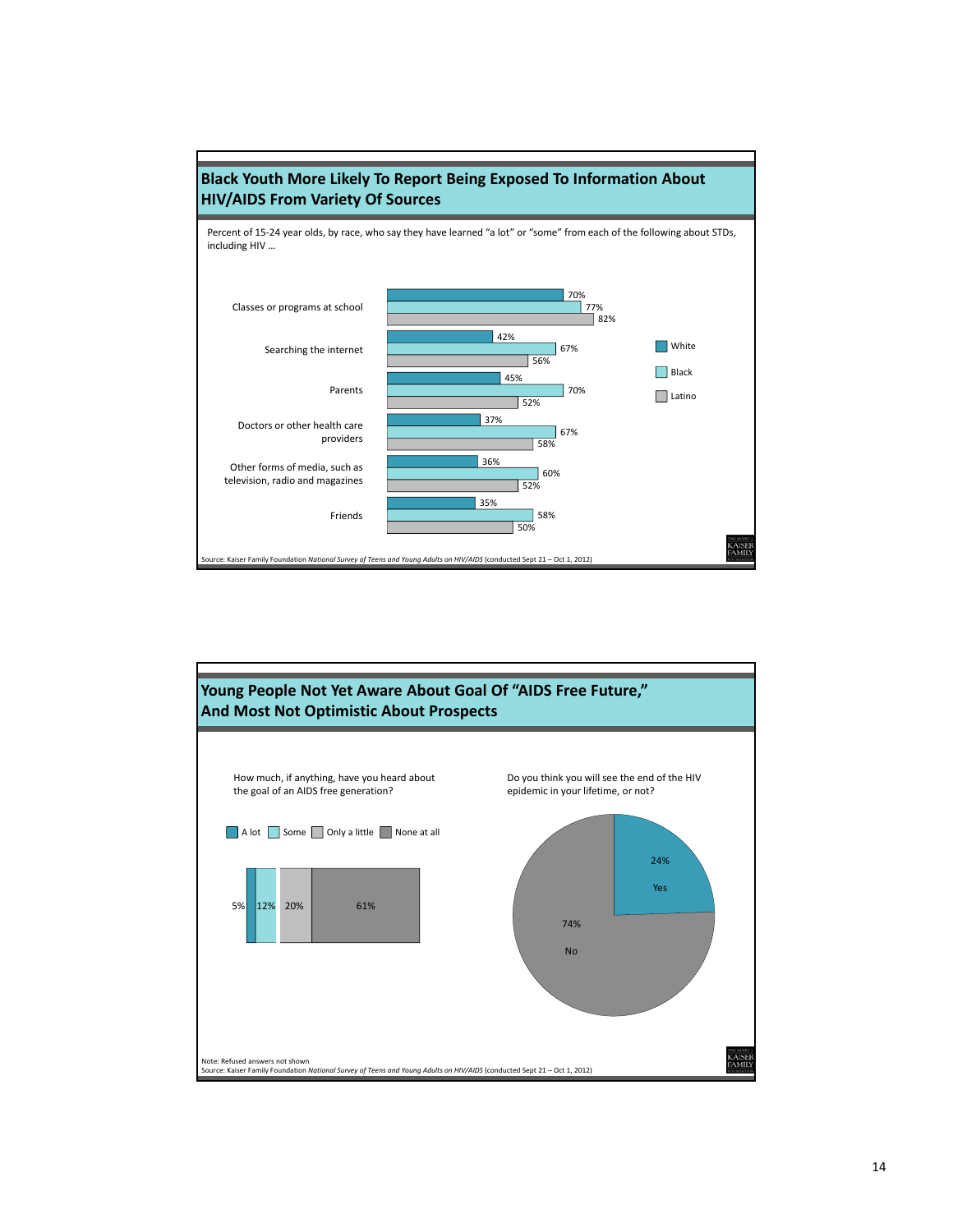

## **Young People See A Role In Achieving AIDS Free Future, Albeit A Small One**